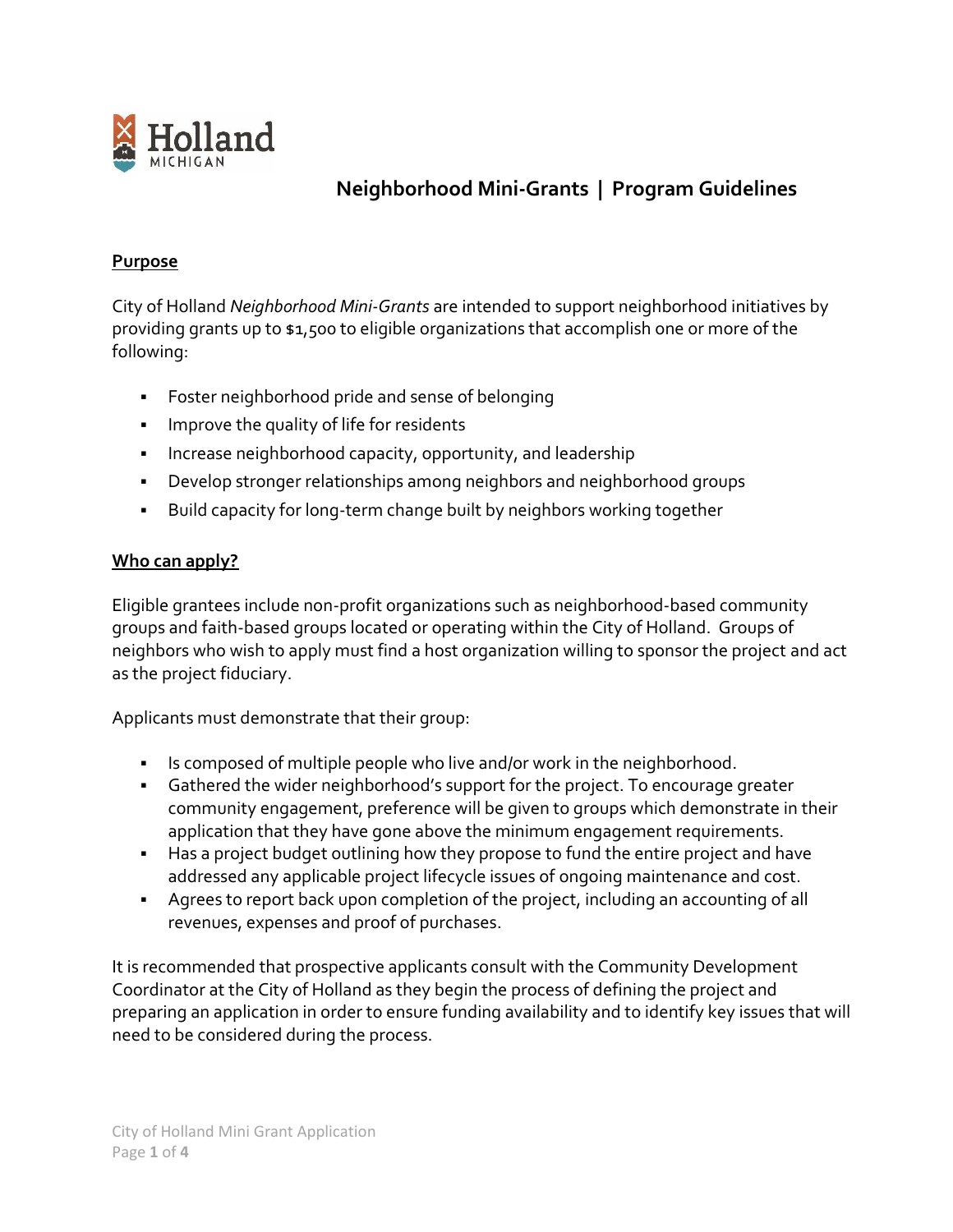## **[Project criteria](https://www.lovemyhood.ca/en/tools-money/neighbourhood-matching-grant.aspx)**

Applicants must demonstrate that the project:

- Will occur within Holland city limits and be geographically defined within a neighborhood. Acceptable locations may include:
	- o City of Holland land, right of ways, parks, trails, greenways, boulevards, parking areas, alleys, etc.
	- o Private land that is accessible to the general public and not owned by a business (e.g. parking lots, green space around faith/cultural buildings, not-for-profit organizations, etc.)
- The project contributes to neighborhood identity.
- The project encourages diverse neighborhood involvement and participation of residents, community members and volunteers in the project planning and process. Preference will be given to projects that provide more opportunities for residents based on their age, culture, disability, ethnicity, gender, generation, language, region and socioeconomic status.

Projects occurring on non-city land will be considered only if they have received advanced permission from the landowner and meet all other established criteria.

Priority will be given to applications showing a substantial level of either/both other cash donations or contributions of volunteer labor or other forms of in-kind support.

Capital projects are eligible for this grant.

#### **Project Examples:**

- Community garden enhancements
- Neighborhood gathering space
- Community pathway
- Community art display
- Neighborhood branding initiative
- Interpretive signage
- Community lending installation
- Playground enhancement
- **Educational community program**
- Temporary site transformation

## **[Funding requests](https://www.lovemyhood.ca/en/tools-money/neighbourhood-matching-grant.aspx)**

a) Applicants may request amounts up to \$1,500.

b) Applications must demonstrate a level of matching financial and/or other forms of support that is appropriate to the needs of the proposed project; these forms of support may include:

- Cash donations.
- **•** Ongoing volunteer labor/time (valued at \$15 per hour).
- **•** Donated professional or contractor services, including services from artists and arts organizations (valued at the reasonable retail value of the product/service).
- Donated materials and supplies (valued at retail prices).
- **EXEDED FIGHTS I** Borrowed equipment (valued at the cost necessary if it were to be rented).

c) Groups that do not complete their project as proposed, or have leftover funds, will be required to return the funds. Plans and timelines may be adjusted if you experience challenges during project implementation. Please communicate these changes to City staff.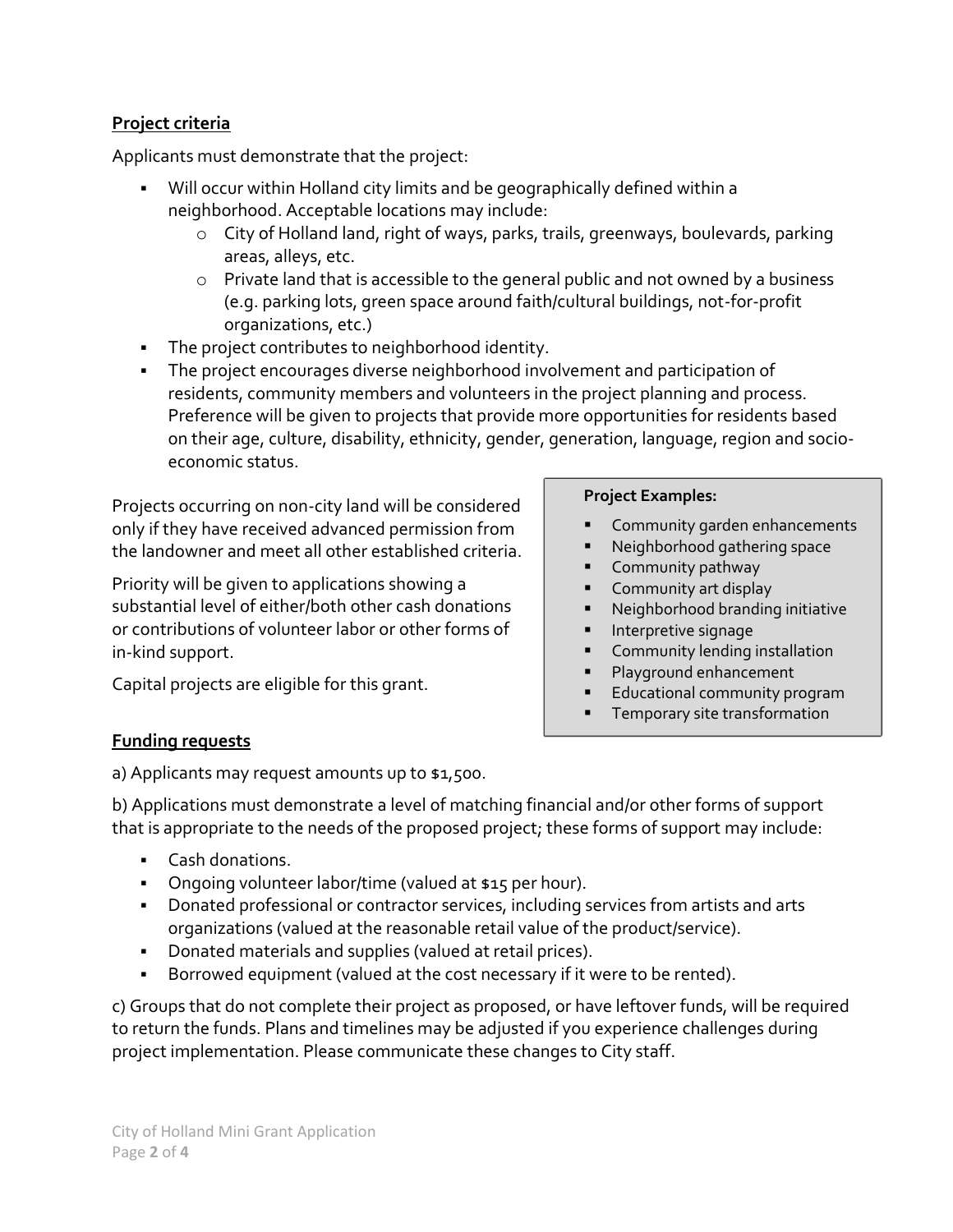d) This is a one-time grant not intended to provide financial support on a recurring basis. *Please note that this grant is not intended for ongoing maintenance costs.*

e) Once a grant has been approved, funds will be issued on a reimbursement basis. Receipts of all expenses will be required prior to payment.



## **[How to apply](https://www.lovemyhood.ca/en/tools-money/neighbourhood-matching-grant.aspx)**

Application will be accepted at any time throughout the year.

Complete applications should include:

- Completed cover page from Mini-Grant Application Form.
- **•** Responses to questions  $1 6$  found on the application form. Please number and organize responses accordingly. You are encouraged to keep your responses brief.
- **EXTED Attachment A: a form showing donations of funding, volunteer hours, and other** resources. See guidance above for accounting for donated labor.
- Attachment B: project budget, including all anticipated cash revenues, and all anticipated expenses.
- **•** Optional (but recommended) design attachments, such as photos, drawings, site map.
- **Completed Declaration Page (see Mini-Grant Application Form).**

Submit application packets by email to [m.kornelis@cityofholland.com,](mailto:m.kornelis@cityofholland.com) or by surface mail (or hand deliver) to City of Holland, Community & Neighborhood Services, attn: Community Development Coordinator, 270 S. River Ave., Holland, MI 49423.

Please contact the Community Development Coordinator if you need any assistance or accommodation with completion of the application.